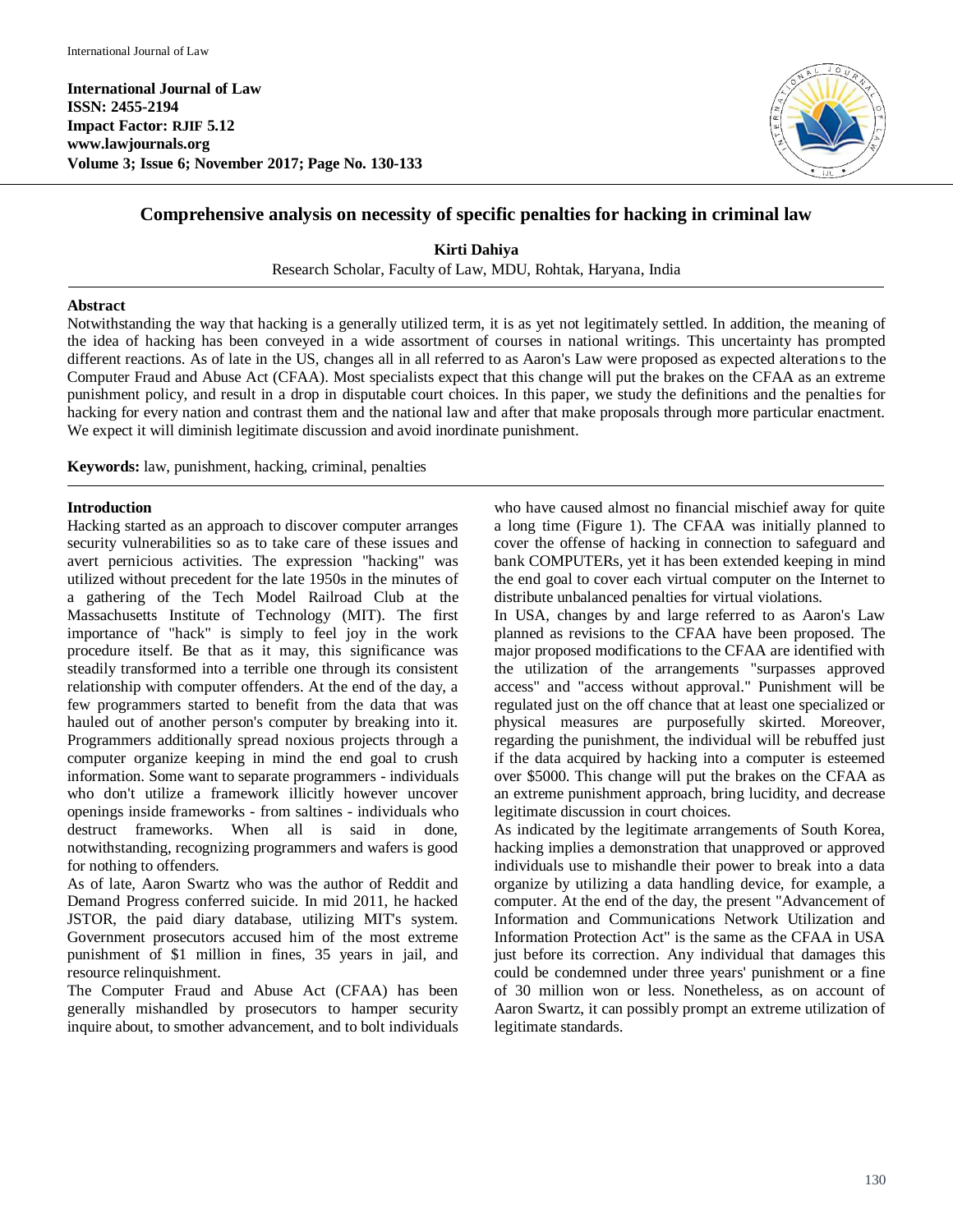

**Fig 1:** Computer Fraud and Abuse Act (CFAA) in the courts

Subsequently, this examination breaks down the global equity and punishment for programmers, at that point contrasts them and the "Advancement of Information and Communications Network Utilization and Information Protection Act" through particular enactment identified with legal elucidation, and endeavors to lessen legitimate contention. In this manner, we propose measures to avoid intemperate punishment.

#### **Examination of criminal laws for hacking**

Guidelines, laws and acts are essential to any association or nation. The tenets and laws guarantee that there be peace and quietness kept up among the general population. Laws likewise guarantees that everybody is dealt with the same and nobody is set exempt from the rules that everyone else follows in view of their social standing. There are different distinctive sorts of laws that frequently befuddle individuals in view of their specialized wordings. Precedent-based law and criminal law are two kinds of law that arrangement with various perspectives, however they may cover in a few circumstances. Precedent-based law alludes to settling on choices in light of past court decisions, while criminal law is the assortment of law that arrangements with violations.

Normal Laws will be laws that have happened of been authorized in view of court decisions. These laws are produced in view of decisions that have been given in more seasoned court cases. Regular laws are otherwise called case law or point of reference. These standards can be composed and additionally unwritten. In a customary law equity framework, the laws of a nation rely upon the decisions or choices of courts or different councils, where it is trusted equity won.

The general vital of this framework is that comparative cases with comparable realities and issues ought not be dealt with in an unexpected way. On the off chance that there is a question between laws, the expert or point of reference looks to past cases and should give a similar thinking and choice that was given in the principal case. The laws can likewise be modified and developed in view of the conditions. The judges likewise have the specialist to make new laws. Numerous nations live in precedent-based law frameworks or blended frameworks.

Criminal Law is the group of law that arrangements with violations and giving equity to casualties of wrongdoings. The body is in charge of controlling the laws with respect to debilitating, hurting, or generally jeopardizing the wellbeing, security, and good welfare of individuals. It likewise manages rebuffing the general population that break these standards. Criminal law manages strict punishments, for example,

capture, restriction, fines and even demise. Wikipedia states the five targets of criminal law that are generally acknowledged are requital, discouragement, debilitation, recovery and rebuilding.

Revenge is the point at which the criminal is made to pay by any methods. The hypothesis depends on correcting the scales between the criminal and the casualty. Prevention is the objective to force a sufficiently weighty fine on the criminal that it would debilitate other individuals from doing likewise wrongdoing. Weakening is to keep the criminal far from the general public and to ensure people in general. Restoration goes for transforming the criminal into an individual from the general public. At last reclamation is to make the criminal pay the casualty back for the wrongdoing. This is regularly utilized as a part of misappropriation and other cash related question. The scope of the punishment changes relying upon the wrongdoing perpetrated by the criminal. There is likewise a global criminal court in The Hague to rebuff individuals that have carried out shocking wrongdoings around the globe.

#### **Contextual analyses**

The Ministry of Information and Communication reported alterations to the "Advancement of Information and Communication Network Utilization and Information Protection Act" as a major aspect of its subsequent measures to the "1.25 Internet Security Incident," and to grow the extent of the punishment for cybercrime. Only an endeavor at hacking or presentation of an infection can bring about a criminal punishment with a most extreme sentence of five years in jail or a fine of 50 million won.

#### **Port Scan**

A port output is a subject of punishment since it is viewed as an endeavor to assault. Entirely, a port output is a weakness assessment expertise instead of a hacking assault. In any case, now and again programmers abuse such an aptitude to discover the host's powerless point, and programmers attempt assaults in light of this data.

This sort of hacking is viewed as a "trial of interruption" as opposed to "interruption." However, it is an activity "past the points of confinement of specialist" permitted and can be conceded as executing an assault. Accordingly, it can be culpable under Article 48 of the "Advancement of Information and Communication Network Utilization and Information Protection Act."

Yet, as specified prior, concentrating on "interruption," we can have different developments of law. "Interruption" implies that the specialist does not take after the ordinary confirmation strategy for using the asset of data organize framework or utilizations a strange technique to get approval for entering data arrange framework. At the point when the assets of the data organize framework can be utilized self-assertively, the subsequent state is characterized as culmination of interruption.

Along these lines, port filtering by programmers is characterized not as the activity of interruption into a data arrange framework however as the activity of readiness for endeavoring to break into a focused on web server. We should respect the introducing of a program for interruption, when security defenselessness is found after port examining, as the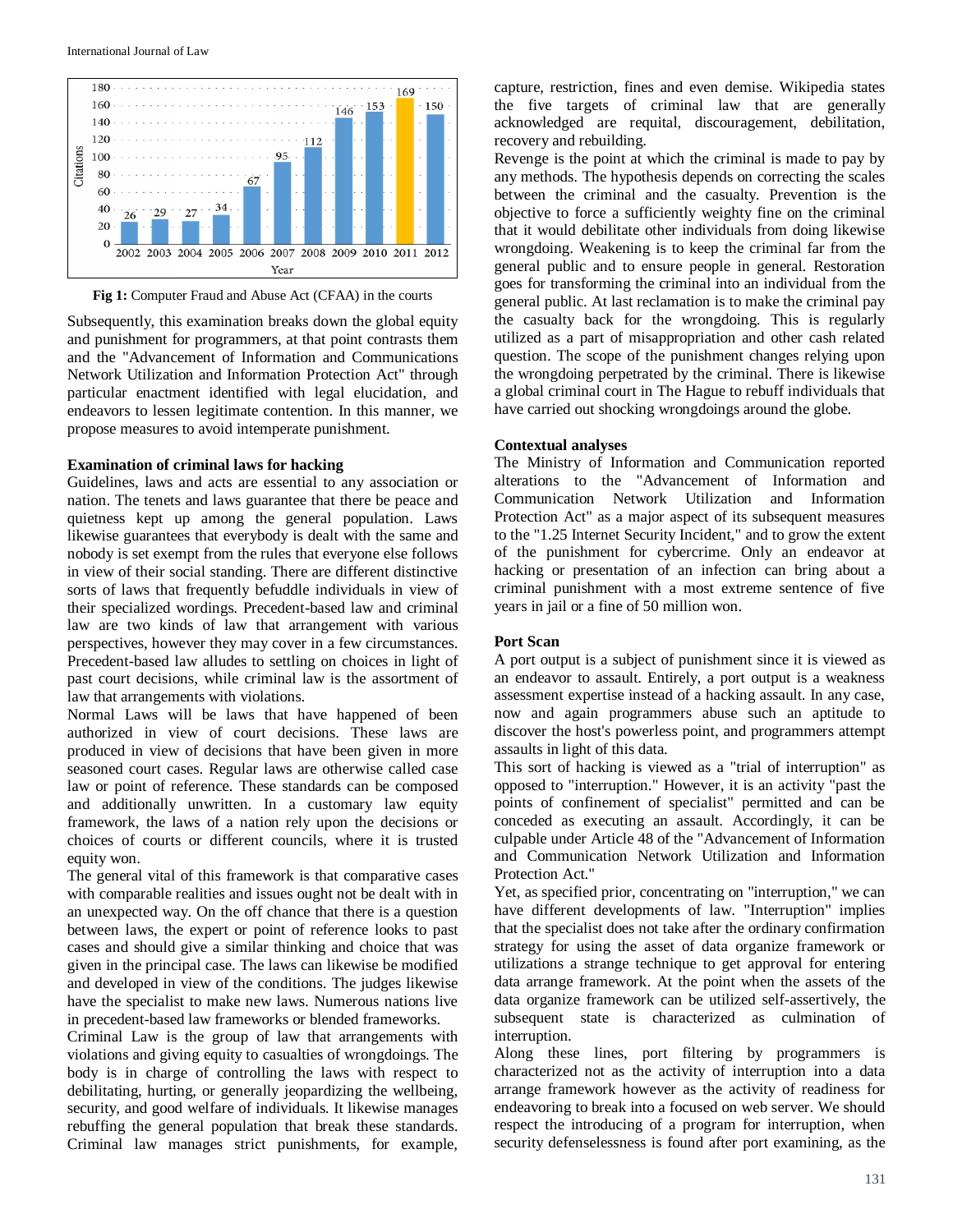beginning purpose of the execution of a hacking.

Also, simply executing a port sweep does not harm the framework. As a matter of fact, one can tell when a port sweep is done intentionally by the periodicity or the particular port scope of the protest of port examining. The malevolent parcels are generally separated through a FW (firewall) or IDS (interruption identification system).

# **Gathering Email Addresses**

Essentially, there is a demonstration concerning the gathering of email addresses. To rebuff this sort of preparatory represent spam mail sending is preposterous and earlier criminalization since it is indistinct whether spam mail sending is a wrongdoing that warrants condemning. We don't criminalize undesirable postal mail or pamphlets that are conveyed to a beneficiary in reality. In this circumstance, the criminalization of spam mail is an irrational activity. Additionally, there is no legitimate arrangements to rebuff the gathering of email tends to what isn't utilizing some program or specialized device.

## **iPhone Jail Breaking**

It has a place with a hack that controls the part of working framework in equipment, for example, iPhone for utilizing more than the initially modified capacities. It is a genuine fascinating blend of experts taking a gander at this. Be that as it may, it isn't abusing copyright laws. In addition, it is considered as having no expectation to cybercrime. This pseudo hacking is precluded of subject to criminal arraignment.

#### **Endeavored DDoS Attack**

DDoS aggressor is rebuffed by the law in regards to the advancement of data and correspondence arrange utilize and assurance of data Articles 48 and 71. Be that as it may, this law can't rebuff an endeavored wrongdoing. So DDoS Attacker won't be rebuffed if there are no breakdowns in arrange. Besides, the extent of endeavored DDoS assault will be extended by mechanical improvement.

#### **Terrorism**

The law makes it a class B lawful offense if a man carries out a computer wrongdoing or unapproved utilization of a computer or computer coordinate with expectation to scare or constrain the non military personnel populace or a unit of government. At the point when the wrongdoing is coordinated against an open security organization, the law forces a five year compulsory least sentence.

#### **Different Crimes**

Contingent upon the conditions, a man who hacks into another's computer could be rebuffed by various by and large pertinent violations.

For instance, if the hacking is done to take individual recognizing data for specific purposes, it could be culpable as fraud. Penalties for fraud extend from a class D to class B lawful offense, principally in view of the estimation of property taken using individual distinguishing data and the casualty's age.

A man could likewise hack into a computer to confer burglary. Theft is deliberately and wrongfully taking, getting, or withholding property from a proprietor keeping in mind the

end goal to suitable it to himself, herself, or another. The penalties for robbery go from a class C wrongdoing (deserving of up to three months in jail, a fine of up to \$500, or both) to a class B crime, essentially in light of the estimation of the property taken.

# **Specific penalities for hacking**

Malevolent, unapproved hacking brings legitimate activity against culprits. Likewise with most lawful activity, the seriousness of the offense and the past record of the programmer may help decide the legitimate move made against him.

## **Monetary Penalties**

Programmers cost their casualties cash. Casualties burn through cash seeking after programmers, lose cash that was stolen and experience the ill effects of traded off, touchy data. The budgetary punishment to a programmer relies upon the misfortune to the casualty and what the programmer picked up. Programmers might be required to relinquish all increases from the hack, pay for the misfortunes the casualty acquired and pay cash the organization ought to have sensibly made while its frameworks were closed down to repair harm from the hack. Notwithstanding harms, programmers are frequently in charge of government and state fines. Fines shift by state and by offense.

#### **Punishment**

Genuine hacking offenses undoubtedly prompt prison time. Sentences shift from a couple of days for a minor offense to 10 years for cases that disregard government reconnaissance laws. Prison terms, as budgetary penalties, rely upon which state and government laws were broken and what the condemning judge considers essential. Where jail terms are served relies upon the laws overstepped and the locale the laws fall under, so imprison time might be served in a state or government jail.

#### **Probation**

Judges may condemn a programmer to a probation term. Amid probation, the programmer consents to carry out no more wrongdoings for a period of time decided in court. Any wrongdoings submitted by the programmer amid probation should bring about jail time. Probation might be connected after a set prison sentence too. The programmer should then go to prison and afterward confer no offenses amid a trial period in the wake of serving the sentence.

Laws fluctuate from state to state, so the most ideal approach to decide a scope of punishments for a specific hacking offense is to explore the material laws and the punishments for breaking them. Legal counselors know the potential outcomes and advise guilty parties under the steady gaze of going to court.

# **Civil Actions**

The law particularly approves somebody hurt by a computer or unapproved utilize wrongdoing to bring a common claim against the culprit. These common activities are not with standing some other reason for a common activity that the harmed gathering may have.